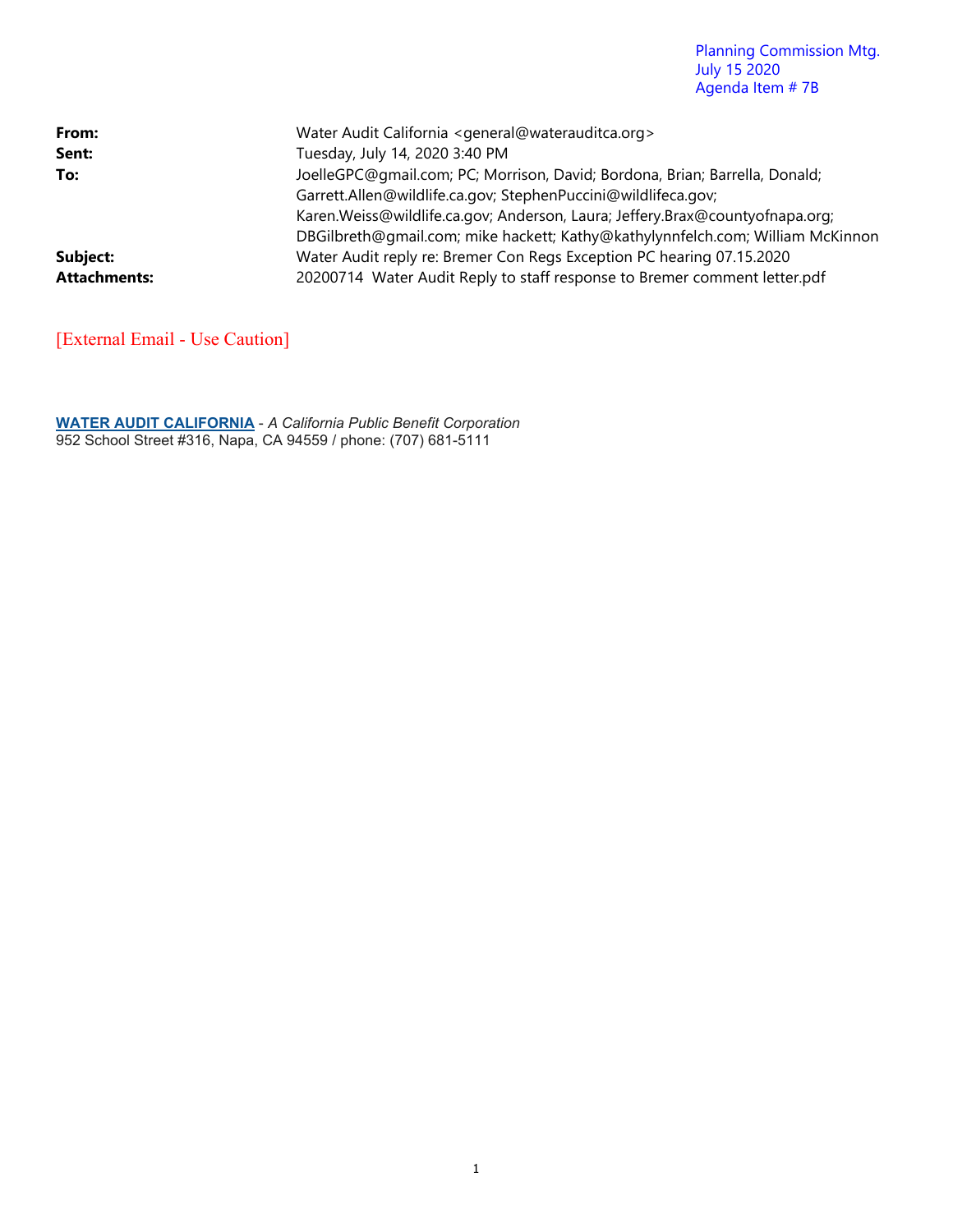

# **WATER AUDIT CALIFORNIA**

**A PUBLIC BENEFIT CORPORATION**

952 School Street, Suite 316, Napa, CA 94559 WaterAuditCA.org

July 14, 2020

**BY EMAIL**

Joelle Gallagher **Chair** Napa County Planning Commission **JoellePC@gmail.com** 

ignature of Applicant

ure of Property Owner

Dear Ms. Gallagher

# **RE: Planning Commission Meeting July 15, 2020 BREMER GROUP LLC. / BREMER FAMILY WINERY / USE PERMIT EXCEPTION TO THE CONSERVATION REGULATIONS FOR EXISTING SITE IMPROVEMENTS – APPLICATION P20-00143**

# **1. This proceeding must be conducted in accord with due process.**

A Planning Commission hearing is a **"quasi-judicial hearing,"** a proceeding that hears evidence and makes findings of fact. It is subject to the requirement for due process and fairness.

By stipulated judgment dated February 8, 2019, the county gave the Applicants sixty days to make an application for an exception to the conservation regulations. On March 29, 2019, John Bremer personally attested to the evidence submitted in support of Application P19- 00153. By his signature he certified that the Application was "complete and accurate."

I certify that all the information contained in this application, including but not limited to the information sheet, water supply/waste disposal information sheet, site plan, plot plan, floor plan, building elevations, water supply/waste disposal system plot plan and toxic materials list, is complete and accurate to the best of my knowledge. I hereby disposal system plot plan and toxic materials list, is complete and accuracy to the boot of my knowledge in County<br>authorize such investigations including access to County Assessor's Records as are deemed necessary by the Planning Division for preparation of reports related to this application, including the right of access to the property involved.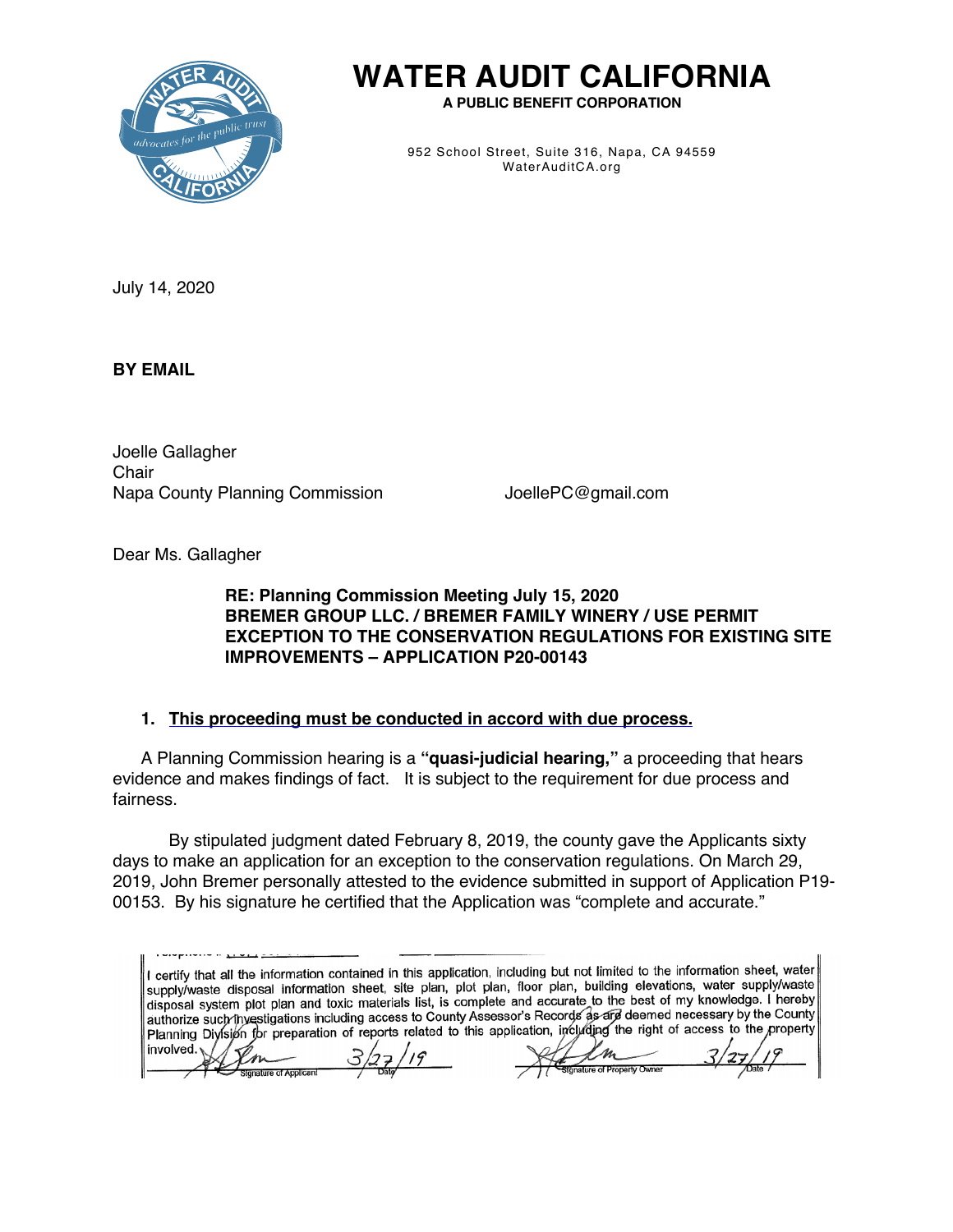It was neither. Although a mandatory component of the Application, no site plan submitted for 146 days, and even then, the requirement that the drawing show the property boundaries were ignored, and pertinent building location information was omitted. Subsequently the Applicant has supplemented, shuffled and deleted the evidence until the record is virtually unintelligible. See attached Matrix.

As we understand it, a new proceeding identified as P20-00143 has been created to complete the P19-00153 proceeding on remand. There is no statutory authority for such an unconventional process.1 In the normal course the appellate record is returned to the lower authority under the same case number for further proceedings, but due to this ad hoc process the record that is before the Commission is not the same record considered on the Appeal. There is no Application on file for P20-00143, therefore no verification of the evidence being considered in the subject hearing. Staff has responded in bold underline that this is not a "judicial proceeding."

Due process is guaranteed under Article I § 7 of the California Constitution whenever an individual is subject to governmental action. On all occasions all persons have a due process interest both fair and unprejudiced decision-making and in being treated with respect and dignity. The principle that procedural due process protection is applicable to all adjudicatory actions was affirmed in *Saleeby v. State Bar of California*, 39 Cal.3d 547, 563-64 (1985).

It is well-established that a quasi-judicial decision must be founded on "admissible evidence." For example, when a declaration submitted in a regulatory hearing did not include a statement that it was made under penalty of perjury, the declaration was deemed inadmissible. *Burk-Soorani v. Simon* B251686 (Cal. Ct. App. Mar. 13, 2015) In the absence of *admissible* evidence, the *substantial* evidence burden cannot be discharged.

"[T]o the extent citizens generally are entitled to due process in the form of a fair trial before a fair tribunal, the provisions of the [Administrative Procedures Act provisions of the Government Code] are helpful as indicating what the Legislature believes are the elements of a fair and carefully thought out system of procedure for use in administrative hearings." *Nightlife Partners, Ltd. v. City of Beverly Hill*s 08 Cal.App.4 at 92. *Government Code* §11513 provides the following standards:

(a) Oral evidence shall be taken only on oath or affirmation.

(b) Each party shall have these rights: to call and examine witnesses, to introduce exhibits; to cross-examine opposing witnesses on any matter relevant to the issues even though that matter was not covered in the direct examination; to impeach any witness regardless of which party first called him or her to testify;

Napa Ordinance 2.88.090: "Following close of the hearing on appeal the board may affirm, reverse, or modify the decision being appealed*, or may remand the matter to the approving authority for further consideratio*n, additional findings, advisory report to the board within forty days of the remand, or other appropriate action consistent with the decision of the board."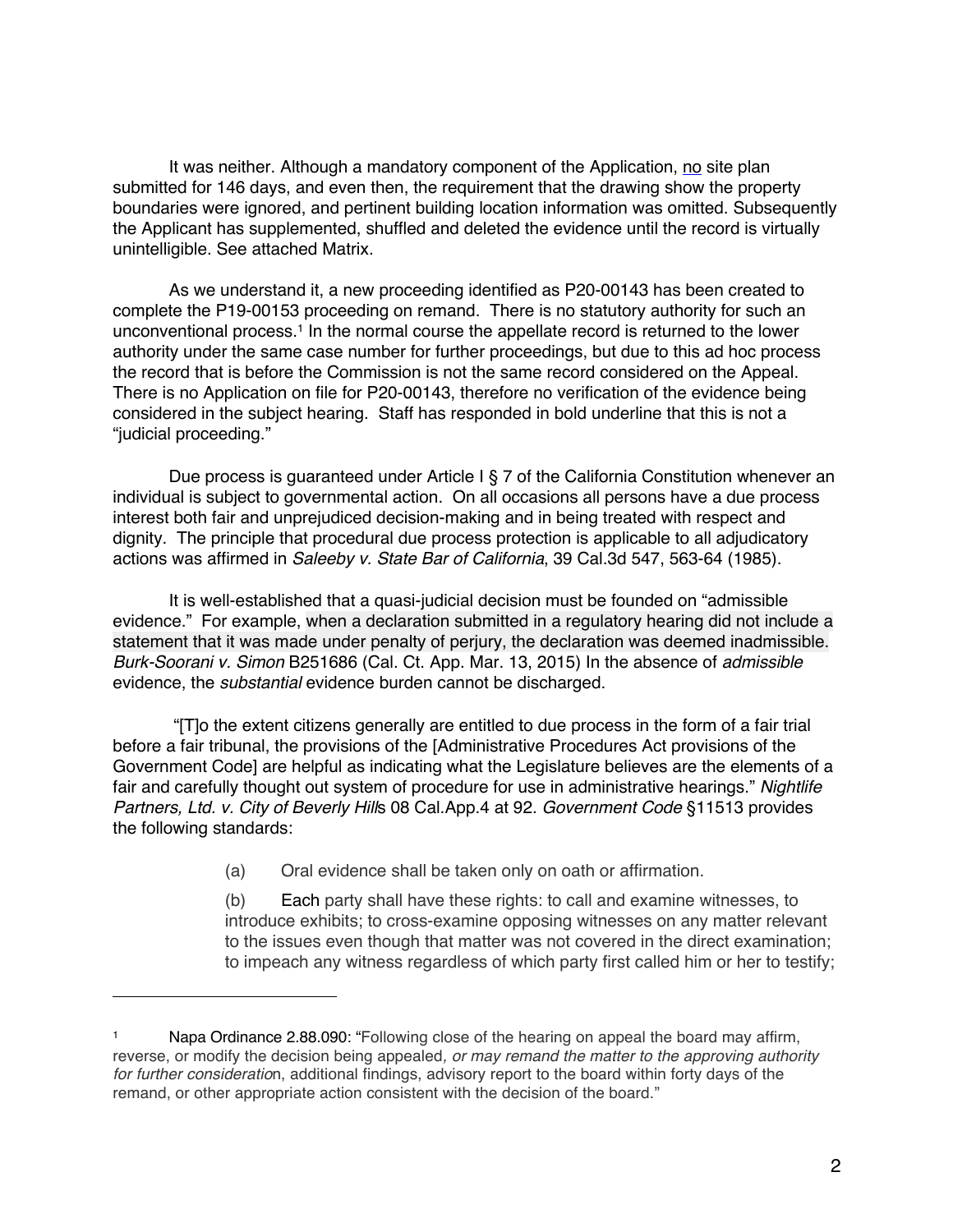and to rebut the evidence against him or her. If respondent does not testify in his or her own behalf he or she may be called and examined as if under crossexamination.

(c) The hearing need not be conducted according to technical rules relating to evidence and witnesses, except as hereinafter provided. Any relevant evidence shall be admitted if it is the sort of evidence on which responsible persons are accustomed to rely in the conduct of serious affairs, regardless of the existence of any common law or statutory rule which might make improper the admission of the evidence over objection in civil actions.

(d) Hearsay evidence may be used for the purpose of supplementing or explaining other evidence but over timely objection shall not be sufficient in itself to support a finding unless it would be admissible over objection in civil actions. An objection is timely if made before submission of the case or on reconsideration.

(e) The rules of privilege shall be effective to the extent that they are otherwise required by statute to be recognized at the hearing.

(f) The presiding officer has discretion to exclude evidence if its probative value is substantially outweighed by the probability that its admission will necessitate undue consumption of time.

A trial court may issue a writ of administrative mandate where an agency has deprived the petitioner of a fair hearing. Code of Civ. Proc., § 1094.5, subd.(b). "Abuse of discretion is established if the agency has not proceeded in a manner required by law or if the determination or decision is not supported by substantial evidence*. (Pub. Resources Code, § 21168.5*)" *Western States Petroleum Assn. v. Superior Court* 9 Cal.4th 559, 568 (Cal. 1995)

Code of Civil Procedure 1094.5 creates a statutory right to a fair hearing. *Cal. Pub. Res. Code § 21168* states:

> Any action or proceeding to attack, review, set aside, void or annul a determination, finding, or decision of a public agency, made as a result of a proceeding in which by law a hearing is required to be given, evidence is required to be taken and discretion in the determination of facts is vested in a public agency, on the grounds of noncompliance with the provisions of this division shall be in accordance with the provisions of Section 1094.5 of the Code of Civil Procedure.

> In any such action, the court shall not exercise its independent judgment on the evidence but shall only determine whether the act or decision is supported by substantial evidence in the light of the whole record.

Napa Ordinance 18.124.040 states:

**All witnesses presenting testimony at the hearing shall be sworn. Witnesses shall be subject to direct and cross-examination.** However, formal rules of evidence applicable to the trial of civil proceedings in the trial courts of California shall not be applicable to the hearing but **relevant evidence may be admitted and given probative effect only if it is the kind of evidence which reasonable**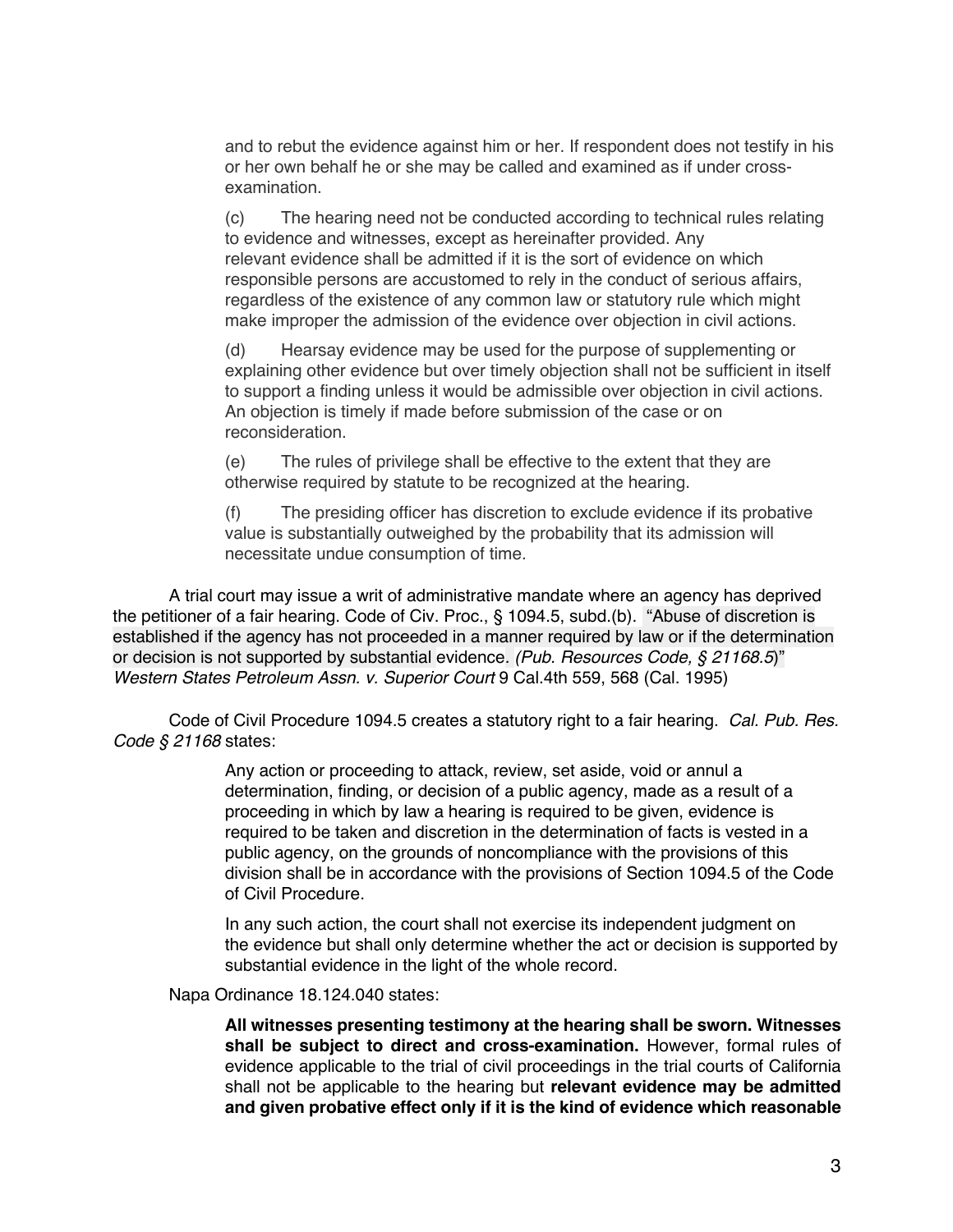**persons are accustomed to rely upon in the conduct of serious affairs. The burden of establishing that a use permit should be granted shall be borne by the applicant.** (Emphasis added.)

### **2. Staff report re June 30, 2020, meeting with CDWF**

#### **Objection: Hearsay**

CDFW is available and apparently willing to appear at the hearing of this matter, but Water Audit has been informed that they have not been invited. Note carefully what staff is reporting: CDFW does not have a position on this matter for two reasons. First, FGC 1602 is prospective, not retrospective. Second, the issue of stream setbacks is primarily a matter of Napa ordinance, not state law.

This is contrary to the previous testimony of Messrs. Blake and Monk who avowed that after inspection and consideration DFW representative Garrett Allan stated that it would better to leave the rock walls in place. (For example, see transcript of PC hearing 10.16.19 p23-24 and p27--28). The decision to allow the rock walls and bridges to remain was based in large part on this misrepresentation.

In an unusual act the DFW wrote to the County repudiating the testimony. Rather than appropriate outrage at this miscarriage of justice, staff has failed to post DFW's communications and attempted to plaster the matter over with bland half-truths.

Further, Mr. Monk's earlier fictitious testimony become one of the foundations on which Ms. King of Dawn2Dawn Investigations has built her edifice of conclusions. This situation clearly illustrates the need for considering only admissible evidence and permitting crossexamination.

#### **Objection: unqualified expert opinion, or alternatively, misstates the evidence**

The CDFW representatives mentioned in the staff report are not attorneys, and their comments about the limits of remedial action pertain only to the enforcement scope of the agency. Water Audit is not so constrained in its view and does not agree that referral to the District Attorney is the sole remedial mechanism.

In our opinion, the first, best and most obvious solution is for the Planning Commission to apply the facts to the law. The law says that no building shall be built in the stream set back. Buildings were built there, and the facts disclose no qualifying exception or exemption. Ordinance 18.144.40 provides for mandatory abatement.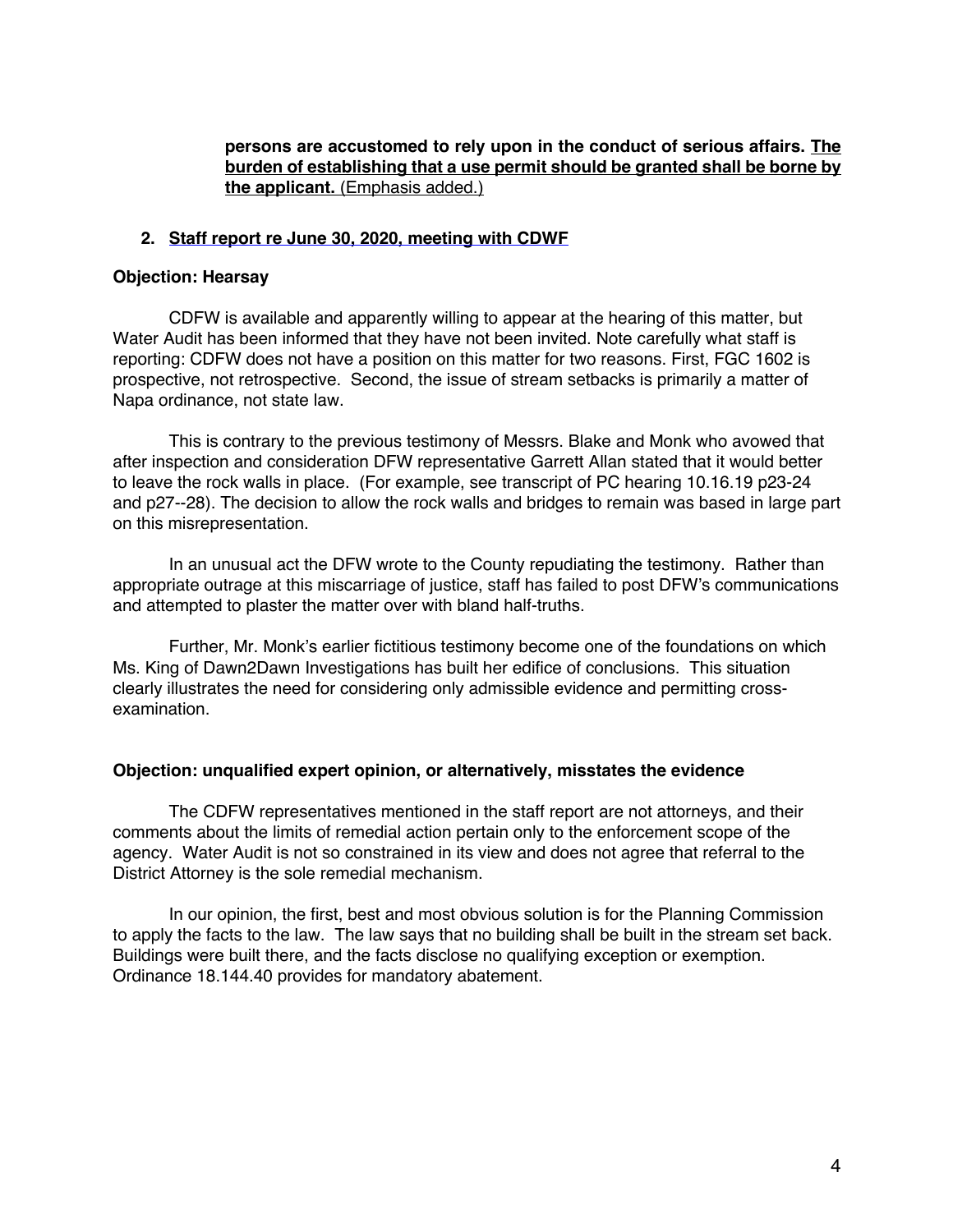# **3. Investigative Report by Dawn2Dawn Investigations.**

#### **Objection: Relevance**

Water Audit submits that this hearing concerns *only* APN 021-400-002; staff now argue that it also includes APN 021-420-027. The evidence establishes that both APNs have the postal address of 975 Deer Park Road.

References to other properties in the King report (APN: 024-300-051-000 and APN: 021- 400-005-000) are irrelevant in this proceeding and must be wholly excluded from consideration.

#### **Objection: Unqualified expert opinion**

Ms. King's opinions exceed her competence.

Her recital of experience does not reflect any training or experience in environmental law, planning or development law, or CEQA law. She is not an attorney and cannot offer legal advice or opinion. Her unrelated experience with organized crime investigation endows her with no more expertise about the subjects of this hearing than the average person in the street.

The reason for Ms. King's appearance at this time is obvious. The Applicants wish to intimidate both the protesting citizens and the County by dark inferences of "investigation" by a former FBI agent. This follows upon a most unseemly public personal attack on appellant Michael Hackett and his counsel by Applicants' counsel.

Hidden behind this bluster is the Applicants' ultimate problem: they do not have the evidence carry their burden of proof to qualify for any of the three available exceptions.

The first exception, § 18.108.050, is factually inapplicable. The application did not concern land clearing, fire safety, or any other of the designated exceptions set forth in that provision. In fact, this Application intends to do no work whatsoever. The proposal does not contain the necessary precondition of maintaining legal setbacks from the stream bank. The Commission is without authority to grant an exemption if the applicant does not meet that fundamental requirement. This minimum protection of environmental interests is mandatory. Closing the final third door, there is no state or federal permit which would allow the Applicants to qualify under § 18.108.025

The argument of counsel is not and never can be evidence. The testimony of Mr. Blake and Mr. Monk about the stream channel is both technically absent from proceeding P20-0143, and in any event completely irrelevant to the structures. The unqualified testimony of Ms. King is inadequate to carry the burden. She does not and cannot attest that the Application qualifies for exception. There is **no evidence** that supports such a conclusion.

There is an aphorism that in legal conflict, if one is favored by the law, argue the law. If one is favored by the facts, argue the facts. If neither the facts or law favor your position, pound on the table and call your opponent a rogue. It's a "tell." Once an attorney starts to call names, you know that they know they have nothing legitimate to work with.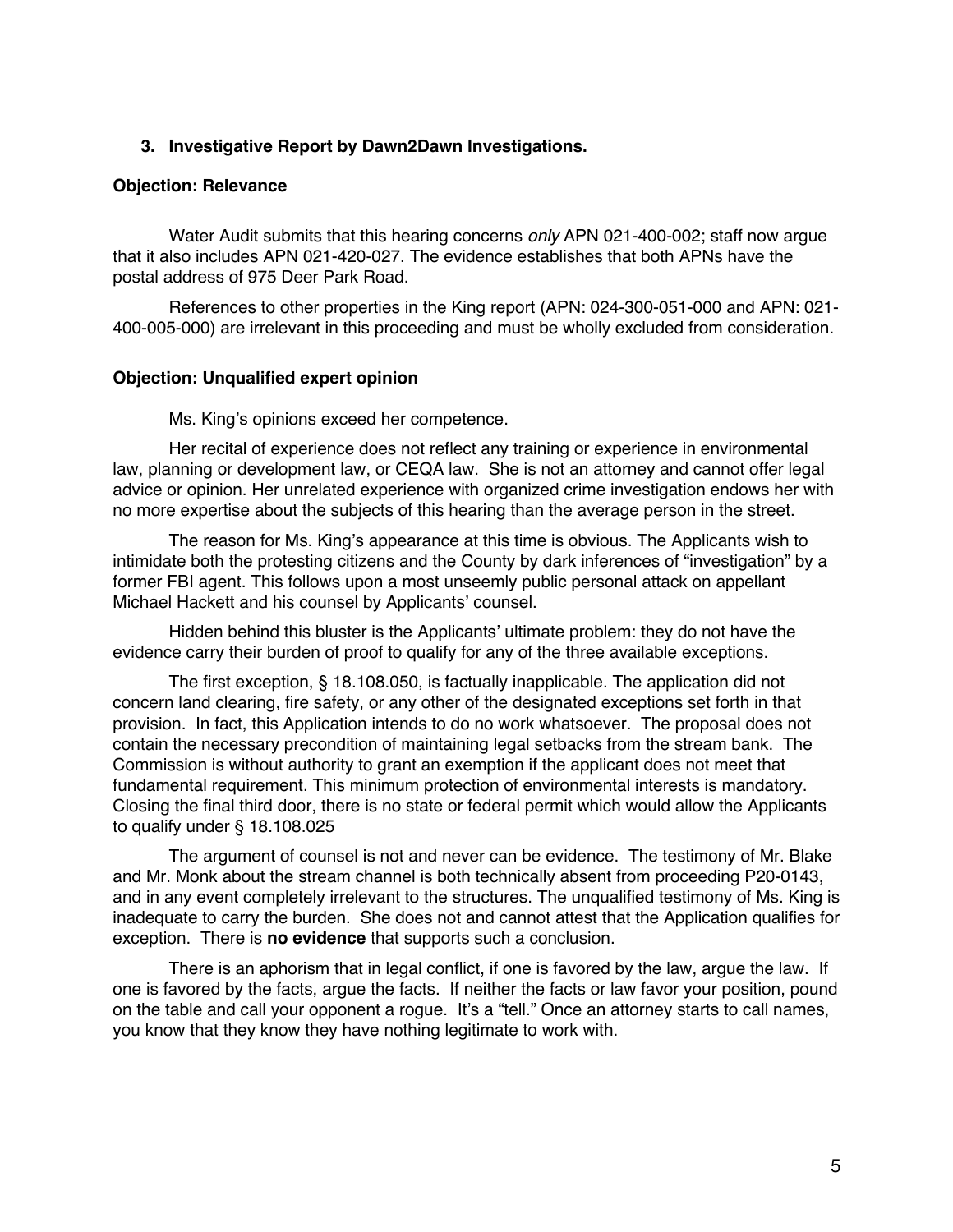### **4. In conclusion**

At the outset of our original comment letter Water Audit expressed two reasons for our participation.

First, buildings have been built where the law says that they should not be built. We enumerated the grounds on which an exception could be made and opined that the Applicants did not qualify on any ground. There is nothing in the County's reply that provides a persuasive argument to the contrary. The matter is now before you for adjudication.

The second component to our concern is that the County's patterns and practices fail to protect the public trust. The Settlement Agreement paragraph I0 provides: "Within sixty (60) calendar days after entry of Judgment [February 8, 2019] pursuant to this Settlement Agreement, **Defendants shall submit a complete application** for an exception to the Conservation Regulations, as provided in Napa County Code section 18.108.040, to allow the walls and bridge structures within the creek setback. … County staff shall reasonably recommend approval of the exception if it is consistent with the Napa County Code and will not result in any significant adverse environmental impact." As perhaps yet another mistaken understanding of instruction from the Board of Supervisors, staff has abandoned its duty to consider the public interest and merged its interests and advocacy with those of the Applicants, determined to secure approval at all costs.

*Howitt v. Superior Court*, 3 Cal. App. 4<sup>th</sup> 1575 (1992) and *Nightlife Partners* (supra) held that there is a violation of due process when a single lawyer acts both in a prosecutorial capacity (as an advocate) and as the adviser to the decision maker/adjudicator in the same matter. This prohibition brings into immediate question the propriety of this matter, and in a larger sense it challenges the conflict of interest inherent in the dual roles of planning staff (and their supporting County Counsel) acting as a project's advocate, while simultaneously formulating and advising the decision making body in these eccentric quasi-judicial proceedings.

Evidence of the effect of the conflict of interest can be seen throughout this proceeding. Two immediate facts prove the point. First, a response to our comment letter was written by staff, not by the Applicant. The legal points, for example on the admissibility of evidence, on the advice of County Counsel were written by the planning department as an advocate seeking to rebut Water Audit's contentions. Less than a week later the very same attorneys will counsel the Commission in its deliberations. Representation of the public trust has been abandoned.

The second telling piece of evidence is the saga of the Encroachment Plan. Originally indicated as authored by RSA+, (whoever that might be) it was first submitted by the Applicants in June 2019 in support of P19-00153. It has reappeared in some form in each of the earlier proceedings. From the beginning to the last iteration the Encroachment Drawing has failed to disclose the property lines, or the existence of the restroom sitting directly on the stream bank. More or less the same drawing is now submitted in support of P20-00143, but now displaying the title-block of the Napa Planning Department, with no indication of the original authorship or providence. It remains inadequate, but now its inadequacy is certified and ratified by the planning department.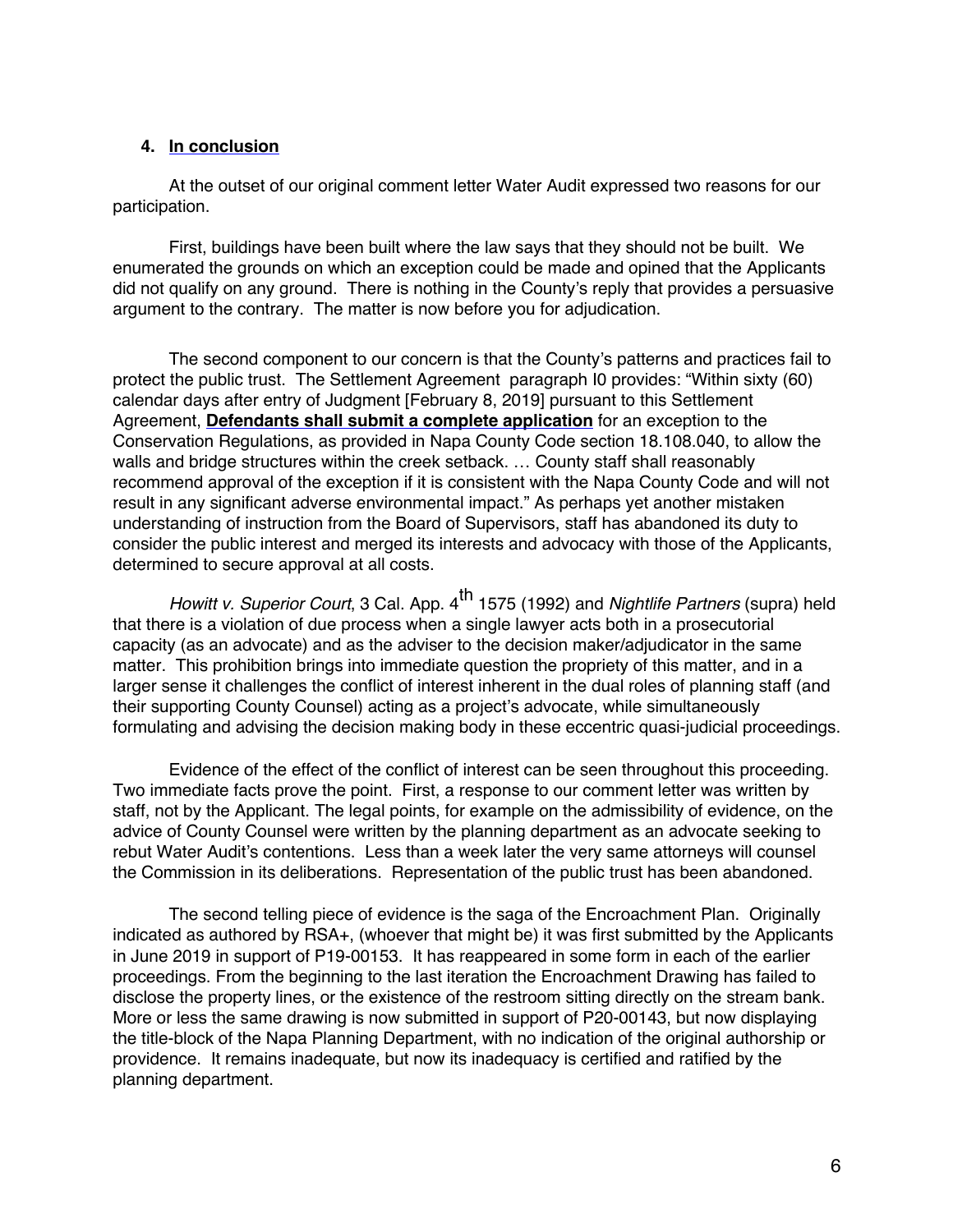We note one additional procedural irregularity. As discussed before, the Board of Supervisors directed the remand of P19-00153, but that matter is not before you. What is before you now is P20-00143.

Napa law provides that an application is made when all mandatory components are submitted. A complete application for P19-00143 was not made until, at the earliest, June 26, 2019, some 146 days following entry of judgment. It is unknown why the planning department acquiesced in this tardiness. In any event, the record shows that no documents were filed in support of P20-00143 before May 2020, and therefore this proceeding is unquestionably time barred.

For any or all of the foregoing reasons we urge you to fairly apply the facts to the law and deny application P20-00143.

Respectfully,

Hut Clegren

Grant Reynolds **Director**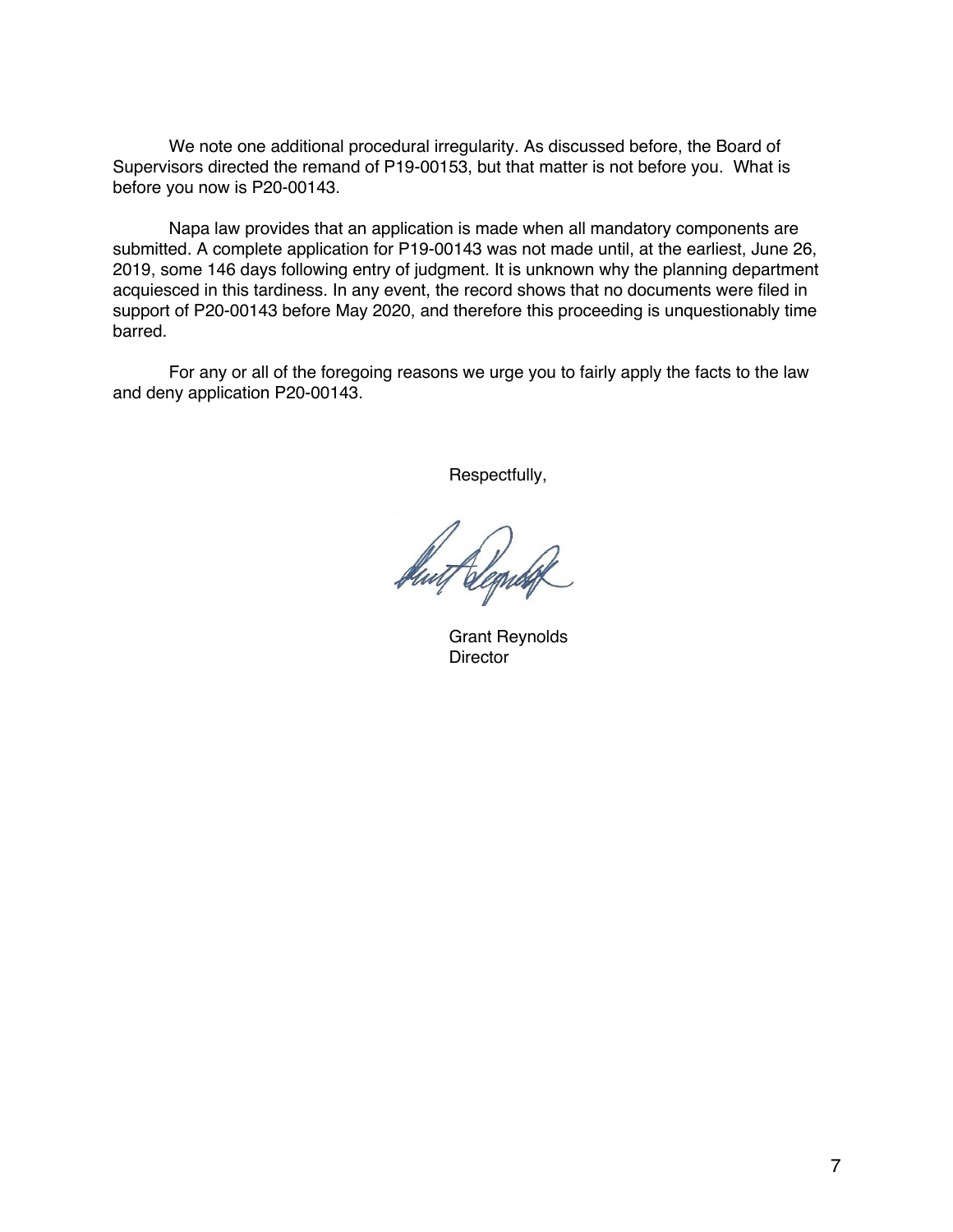# **Recipient List**

JoelleGPC@Gmail.com PC@countyofnapa.org David.Morrison@countyofnapa.org Brian.Bordona@countyofnapa.org Donald.Barrella@countyofnapa.org Garrett.Allen@Wildlife.CA.gov StephenPuccini@WildlifeCA.gov Karen.Weiss@Wildlife.CA.gov Laura.Anderson@countyofnapa.org Jeffery.Brax@countyofnapa.org DBGilbreth@Gmail.com MHackett54@Gmail.com Kathy@KathyLynnFelch.com General@WaterAuditCA.com